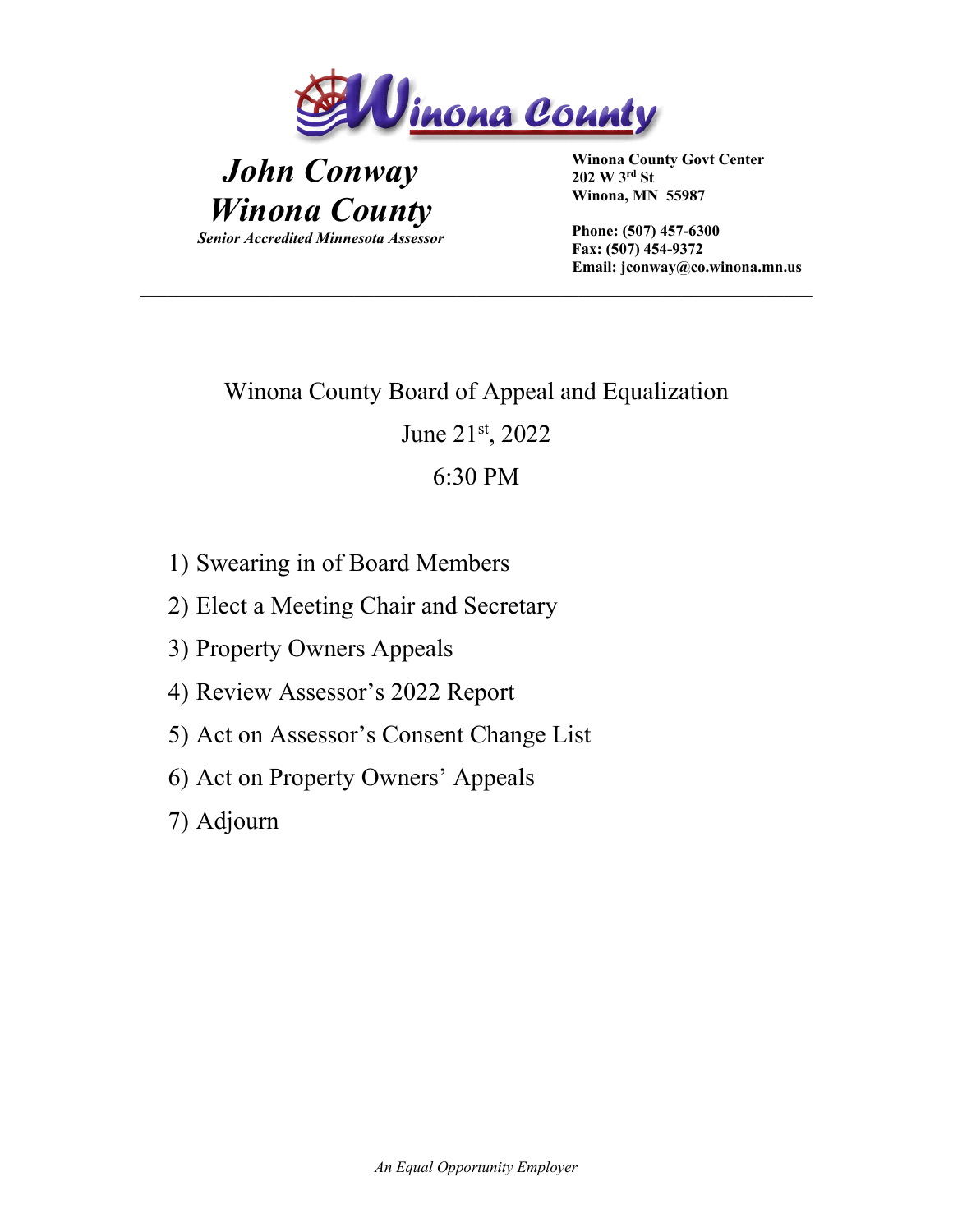| 2022 County Valuation Summary |                    |              |                     |                     |                    |             |                  |  |  |  |
|-------------------------------|--------------------|--------------|---------------------|---------------------|--------------------|-------------|------------------|--|--|--|
|                               |                    | <b>New</b>   |                     |                     |                    | Commercial  |                  |  |  |  |
| <b>District</b>               | <b>Total Value</b> | Construction | <b>Agricultural</b> | <b>Rural Vacant</b> | <b>Residential</b> | Industrial  | <b>Apartment</b> |  |  |  |
| Dresbach                      | 97,136,600         | 303,500      | 12,912,300          | 6,526,187           | 64,744,200         | 2,309,600   | 584,100          |  |  |  |
| Elba T                        | 110,524,800        | 557,500      | 74,478,900          | 8,512,040           | 24,159,100         | 240,700     |                  |  |  |  |
| Fremont                       | 173,564,400        | 754,300      | 143,636,700         | 8,399,160           | 18,394,800         | 294,100     |                  |  |  |  |
| Hart                          | 166,550,000        | 433,700      | 126,968,075         | 19,240,560          | 16,239,525         | 338,200     | $\blacksquare$   |  |  |  |
| Hillsdale                     | 80,284,200         | 87,400       | 41,074,750          | 14,832,500          | 21,045,150         | 491,900     | $\blacksquare$   |  |  |  |
| Homer                         | 275,345,000        | 924,900      | 58,176,740          | 45,254,400          | 160,852,760        | 5,162,200   |                  |  |  |  |
| Mt. Vernon                    | 126,466,700        | 134,400      | 89,647,100          | 21,251,400          | 14,825,600         | 375,200     | $\blacksquare$   |  |  |  |
| New Hartford                  | 191,183,600        | 1,041,400    | 73,692,400          | 38,011,800          | 71,626,300         | 3,911,000   | $\blacksquare$   |  |  |  |
| Norton                        | 161,409,300        | 488,000      | 99,009,400          | 21,521,600          | 38,860,000         | 762,300     | $\blacksquare$   |  |  |  |
| Pleasant Hill                 | 166,607,100        | 529,400      | 92,135,500          | 31,896,400          | 37,912,700         | 1,135,800   | $\blacksquare$   |  |  |  |
| Richmond                      | 109,772,500        | 1,505,800    | 19,500,000          | 12,198,400          | 68,806,100         | 555,300     | $\blacksquare$   |  |  |  |
| Rollingstone T                | 138,154,000        | 408,400      | 45,863,000          | 27,447,300          | 58,785,200         | 2,314,300   | $\blacksquare$   |  |  |  |
| St. Charles T                 | 202,580,900        | 1,009,200    | 139,222,800         | 5,623,560           | 48,704,000         | 6,377,600   | $\blacksquare$   |  |  |  |
| Saratoga                      | 213,142,100        | 620,900      | 159,045,850         | 13,287,000          | 38,785,650         | 1,376,000   |                  |  |  |  |
| Utica T                       | 209,152,000        | 308,600      | 165,925,300         | 3,321,700           | 35,791,300         | 3,979,000   | $\blacksquare$   |  |  |  |
| Warren                        | 203,076,900        | 483,800      | 141,467,200         | 17,602,000          | 39,654,800         | 2,691,300   | $\blacksquare$   |  |  |  |
| Whitewater                    | 77,166,800         | 630,700      | 50,740,300          | 10,777,000          | 14,413,100         | 324,200     | $\blacksquare$   |  |  |  |
| Wilson                        | 272,267,600        | 1,649,100    | 96,524,600          | 27,673,600          | 136,921,200        | 7,074,800   | $\blacksquare$   |  |  |  |
| Wiscoy                        | 146,079,400        | 760,500      | 79,020,100          | 33,077,900          | 24,991,700         | 514,100     |                  |  |  |  |
| Altura                        | 46,211,400         | 115,800      | 12,643,400          | 519,100             | 29,569,000         | 2,986,600   | 493,300          |  |  |  |
| Dakota                        | 30,235,300         | 60,000       | 81,200              |                     | 28,363,600         | 677,100     | 12,100           |  |  |  |
| Elba C                        | 16,066,500         | 7,600        | 1,346,100           | 1,063,000           | 11,692,600         | 672,100     |                  |  |  |  |
| Goodview                      | 365,679,000        | 1,161,300    | 384,100             |                     | 269,384,600        | 59,710,700  | 32,795,400       |  |  |  |
| LaCrescent                    | 20,690,000         | 1,335,900    |                     | $\blacksquare$      | 20,690,000         |             |                  |  |  |  |
| Lewiston                      | 109,408,800        | 782,700      | 3,697,400           | $\blacksquare$      | 87,069,300         | 14,242,700  | 3,871,600        |  |  |  |
| Minneiska                     | 6,602,400          |              | 31,500              | 108,000             | 6,064,500          | 361,400     |                  |  |  |  |
| Minnesota City                | 13,432,300         | 22,600       | 7,500               |                     | 11,534,000         | 1,588,400   | 302,400          |  |  |  |
| Rollingstone C                | 57,971,600         | 802,300      | 182,600             | 61,700              | 54,760,300         | 2,447,000   | 520,000          |  |  |  |
| St. Charles C                 | 373,363,700        | 3,166,600    | 4,608,600           | 258,900             | 315,853,700        | 37,520,500  | 14,392,100       |  |  |  |
| Stockton                      | 51,014,200         |              | 834,000             | 1,319,100           | 45,757,200         | 2,033,900   | 133,200          |  |  |  |
| Utica C                       | 25,917,300         | 587,700      | 5,024,600           | 56,000              | 18,477,800         | 2,283,300   | 75,600           |  |  |  |
| Winona                        | 2,274,870,900      | 38,240,800   | 8,227,400           | 4,679,800           | 1,574,305,900      | 490,192,200 | 195,365,000      |  |  |  |
| 2022 Totals                   | 6,511,927,300      | 58,914,800   | 1,746,109,415       | 374,520,107         | 3,409,035,685      | 654,943,500 | 248,544,800      |  |  |  |
| 2021 Totals                   | 5,717,505,100      | 48,966,600   | 1,553,472,600       | 299,652,000         | 2,946,578,300      | 617,973,700 | 242,305,900      |  |  |  |
| % to 2021                     | 13.89%             | 20.32%       | 12.40%              | 24.99%              | 15.69%             | 5.98%       | 2.57%            |  |  |  |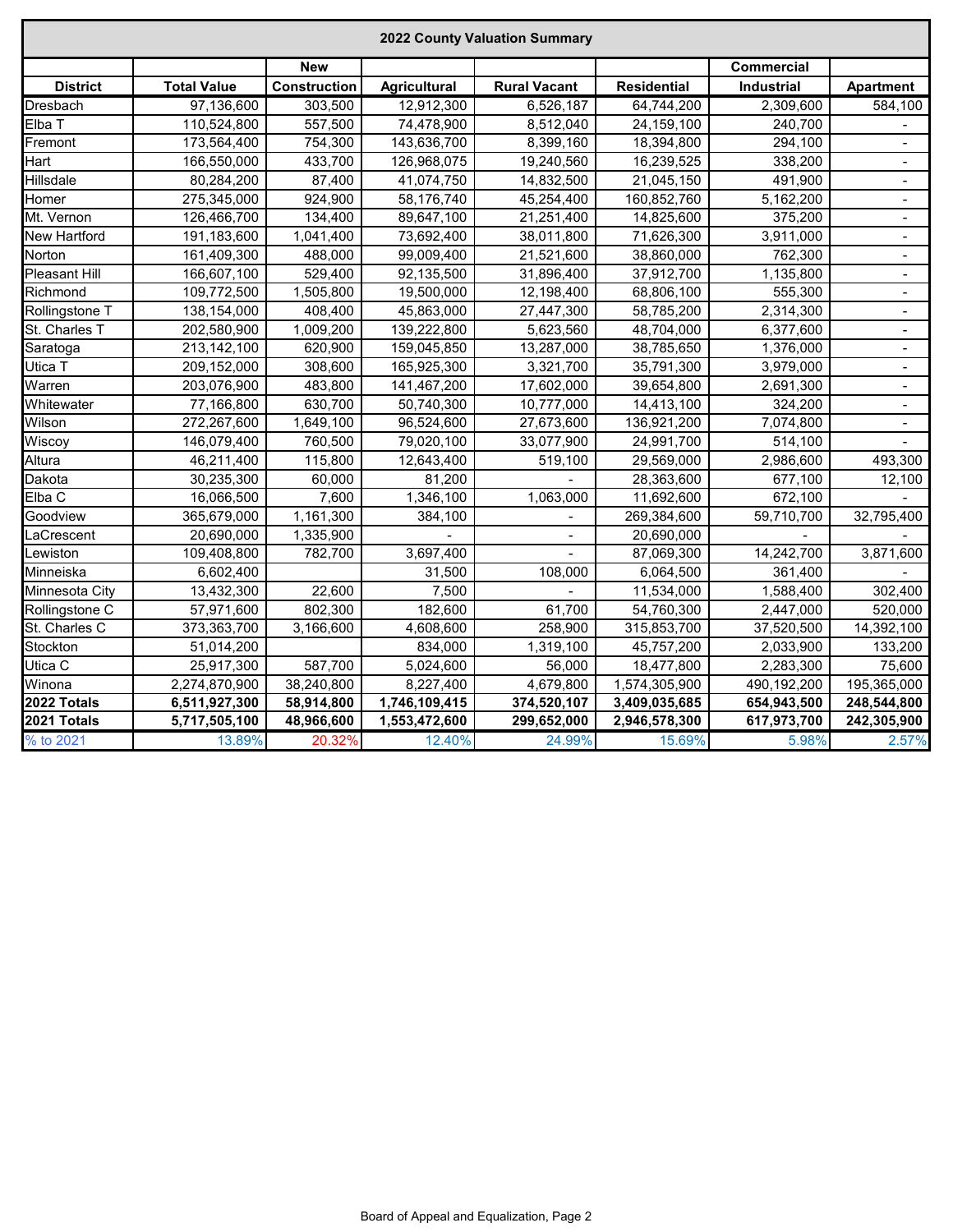

# *John Conway Winona County*

*Assessor Senior Accredited Minnesota Assessor*  **Winona County Govt Center 202 W 3rd St Winona, MN 55987** 

 **Phone: (507) 457-6300 Fax: (507) 454-9372 Email: jconway@co.winona.mn.us**

### **County Board of Appeal and Equalization Annual Report Tuesday, June 21, 2022—6:30 PM**

The following report is designed to assist board members with their duties at County Board of Appeal and Equalization. Contents included consists of assessment data and local board of appeal activity.

### **General Adjustments Completed for 2022 assessment**

- Farmland tillable went up 10% county wide.
- Non-Tillable land rate was set at \$4,000 per acre, or an increase of \$900/acre from the 2021 assessment. This value is set by using sales of lands predominantly nontillable. Sales of this type of land are continuing to sell well.
- The base rate for houses increased from \$128.00 to \$147.00 per square foot. The state time adjustment applied for residential property was 12% county wide.
- All classifications and districts with at least 6 sales ended up with acceptable sales ratio percentages except for City of Stockton. An error occurred when transferring values and if this is corrected, then no State Board of Equalization orders will be issued.
- The number of new houses for the past 12 years are as follows: 2010—42; 2011—50; 2012—49; 2013—49; 2014—41; 2015—64; 2016—63; 2017—87; 2018—67; 2019—55; 2020---47, 2021---57
- The State continues to use an updated sales ratio methodology. The change more accurately measures decreases in market value trends. Simply put, the values used to compare against the sales are our current values. The sales ratio chart shows ratios before updating and after.

#### **Winona County Sales Study—2022 Assessment**

Prepared for Winona County Board of Equalization June 21, 2022

| <b>District</b> | <b>Sales</b> | Ratio                         | <b>Pre-Adjustment Ratio</b> |
|-----------------|--------------|-------------------------------|-----------------------------|
|                 |              | <b>Residential Properties</b> |                             |
| Countywide      | 691          | 94.14                         | 82.43                       |
| Altura City     | 15           | 94.91                         | 78.50                       |
| Goodview City   | 50           | 93.49                         | 82.68                       |

*An Equal Opportunity Employer*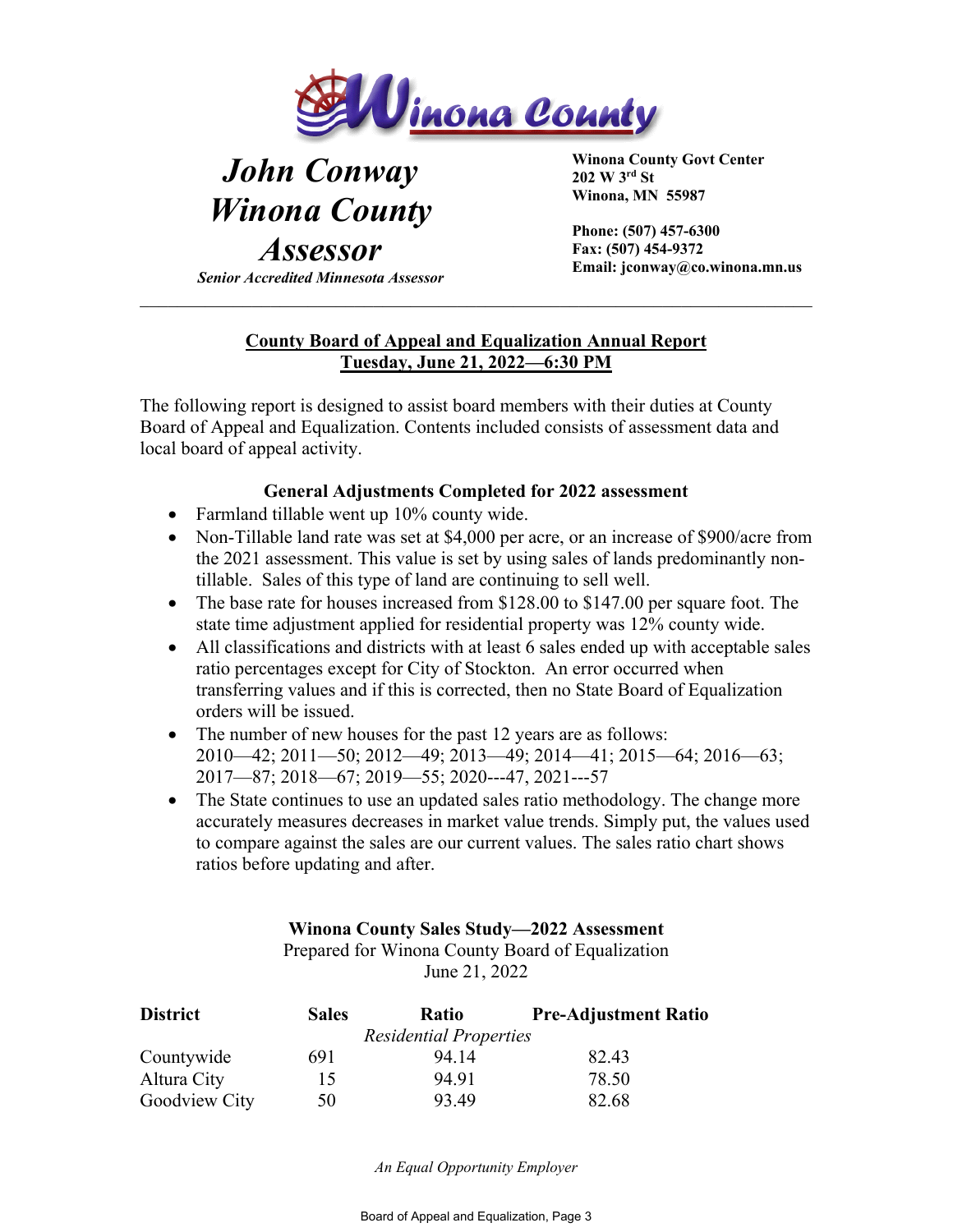| Lewiston City        | 27  | 95.17                           | 82.65 |
|----------------------|-----|---------------------------------|-------|
| Rollingstone City    | 11  | 95.85                           | 83.37 |
| St. Charles City     | 81  | 94.37                           | 82.32 |
| <b>Stockton City</b> | 11  | 85.80                           | 84.40 |
| Winona City          | 402 | 94.05                           | 82.52 |
| Dresbach Twp.        | 6   | 92.93                           | 79.33 |
| Homer Twp.           | 11  | 95.07                           | 82.15 |
| Richmond Twp.        | 10  | 95.08                           | 79.93 |
| Rollingstone Twp.    | 7   | 96.17                           | 91.03 |
| Warren Twp.          | 6   | 95.95                           | 88.80 |
| Wilson Twp.          | 13  | 91.47                           | 69.08 |
|                      |     | <b>Commercial Properties</b>    |       |
| Countywide           | 22  | 88.73                           |       |
|                      |     | <b>Agricultural Vacant Land</b> |       |
| Countywide           | 23  | 95.41                           | 85.83 |
|                      |     | Rural Vacant Land               |       |
| Countywide           | 13  | 98.31                           | 77.91 |

These ratios are after the effect of the 2022 assessment is applied. Each ratio prior to adjustment is listed to the right of the final ratios.

#### **Department of Revenue Rules on Equalization**

- Median sales ratios are used for equalization
- 6 sales in any district in any property class constitutes a valid sample
- A valid sample requires an adjusted sales ratio between 90 and 105 per cent
- Adjusted ratios under 90 per cent will result in a state ordered increase
- Adjusted ratios over 105 per cent will result in a state ordered decrease except for farms on a county-wide level
- Increases of over 20 per cent in local effort will not result in further changes
- Farmland values, especially tillable land, may be changed if border values with adjoining counties are not within 10 per cent
- Utility and railroad values are state assessed and are equalized depending on commercial sales ratio
- State Board orders are not subject to appeal